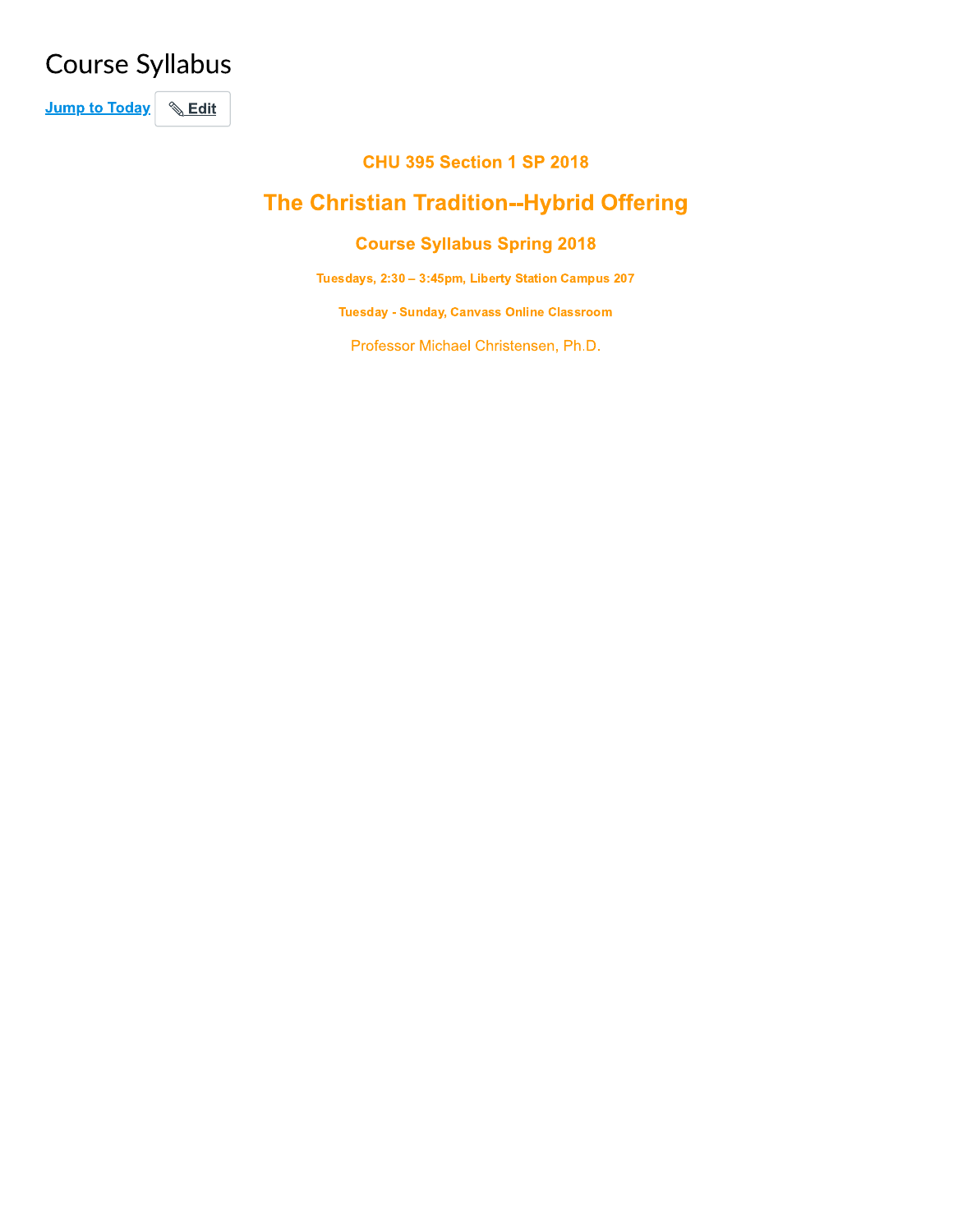

Course Description: A historical survey of the ideas, practices, and institutions of Christianity from the end of the New Testament period to the present, with attention to the Wesleyan-Arminian tradition. Prerequisite(s): BIB 101 or BIB 102.

**Why This Course Matters:**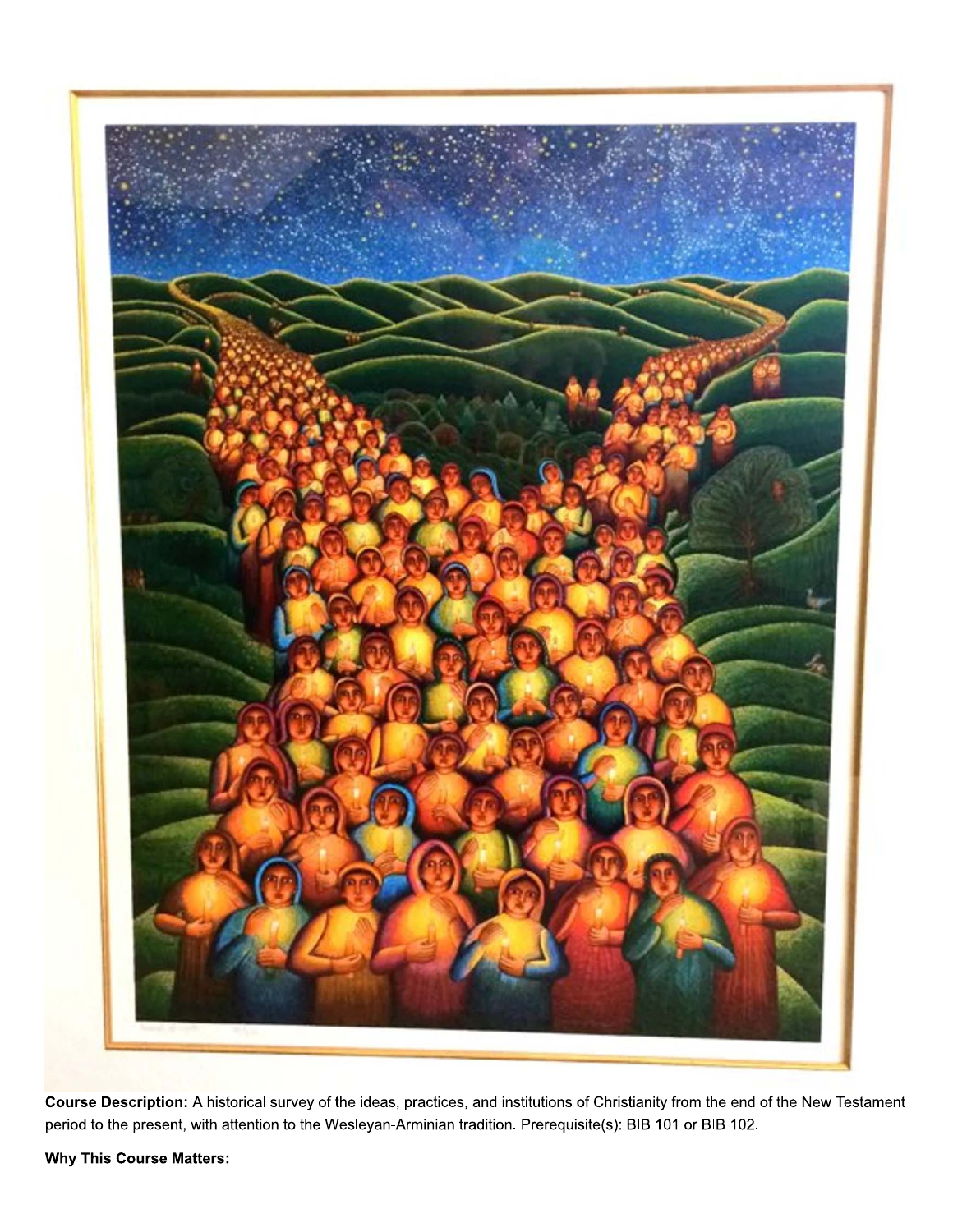You have chosen to attend a university that is self-consciously and unapologetically Christian and which, as stated in the PLNU Core Values, seeks to foster an "intentionally Christian community" that is faithful to its "Nazarene heritage and a Wesleyan theological perspective." As a general educational requirement, this course fulfills this aspect of the University's heritage and mission by exploring the broader Christian tradition as well as the specific Nazarene/Wesleyan branch.

If you are a Christian, this course offers an opportunity to develop a deeper appreciation for your own faith tradition in relation to others. You will walk quickly through 2000 years of church history and explore core teachings and practices of the different branches of Christianity. By encountering other branches and considering many perspectives, I hope that your own faith will be challenged, deepened, and enriched in important ways.

If you are not a Christian, or have serious questions about the Christian faith, this course provides an intellectual introduction to theological ideas and an historical overview of the World Christian Movement that you can relate to other fields of knowledge and other social movements in the world. The course also may help you "live the questions" of your life at the present time and contribute to the community of PLNU. I invite you to explore the Christian Tradition this semester by trying on for size or sampling some of the better ingredients of Christian beliefs and practices in their historical contexts.

Know this: Christianity is a *living tradition* comprised of the collective beliefs, practices, and commitments of all its members across time and space. To engage deeply with the Christian tradition, we must do so on three levels—intellectual, practical, and personal. Intellectually, you will consider core beliefs held by most Christians through the ages, as well as distinct beliefs of different Christian groups/movements/institutions. Practically, you will learn by experiencing various Christian practices, some of which may seem foreign to you because they are not part of your own faith community or social location. Personally, you may find an unexpected portal to the Christian tradition through the community of the classroom, discussion with your Canvass group, participation in spiritual practices and the adoption of a patron/matron 'saint' to serve as a quide. I hope you're in...

# **LEARNING GOALS/OUTCOMES**

1. Appreciate the historical development, intellectual integrity, rich diversity, and theological coherence (the unity within the diversity) of the Christian Tradition; this by comprehending the social significance of at least 12 representative figures, influential events, theological ideas, critical dates and turning points within four 500-year periods of Church History (See "Eschatological Timeline").

2. Explain the distinctive features (essential qualities, central affirmations, and characteristic practices) of at least 10 branches of the Christian Family Tree, including the Wesleyan-Holiness branch and one's own denominational or non-denominational branch within the larger whole (Study "Christian Family Tree").

3. Learn about and experience the Christian Tradition through "participation in the Divine Nature" (II Peter 2:4). Participate and reflect on 10 historic Christian community spiritual practices, such as: Prayer and Fasting, Praise and Worship, Wesleyan Class Meeting, Works of Mercy, Sabbath Keeping, Letter Writing, Pilgrimage, Hospitality, Journaling, Lectio Divina, Visio Divina, Iconography, and 'Adopt a Saint' for spiritual devotion (See list of "Christian Spiritual Practices").

# **ORGANIZED LEARNING**

In both our F2F classroom on Tuesdays and online Canvas room on Thursdays, we will follow a weekly pattern and rhythm:

- Prepare for Tuesday class and weekly discussions by reading assigned texts, viewing resources, completing assignments, formulating good questions, and being ready to participate in discussion.
- Tuesday F2F class includes lecture, presentations and plenary discussion.
- Tues-Sunday Canvas classroom is ooen for resource delivery and online discussion (responding to prompt questions, posting comments and engaging with other members of your discussion group before midnight on Friday).
- Sometime during the week, participate with your group in a spiritual practice (see list of Christian Practices). Post your reflection and discuss with your group. Due by midnight on Sundays.

Course Materials: Eschatological Timeline, Christian Family Tree, Weekly Schedule, Christian Spiritual Practices, Selected Christian Saints, Local Churches, Presentation Schedule, Media Resources

# **Required Texts:**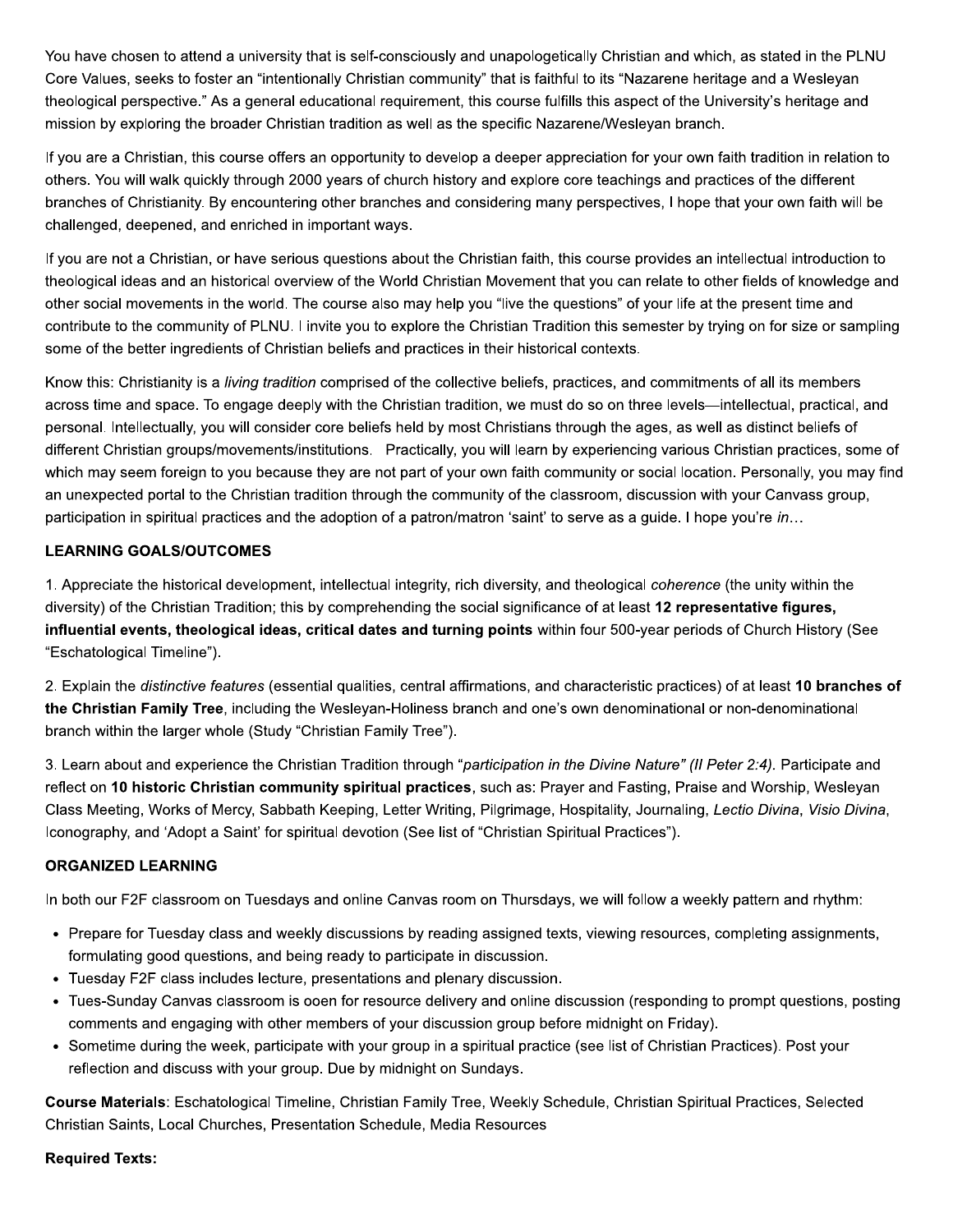- Mark A. Noll, Turning Points: Decisive Moments in the History of Christianity, 3rd Edition
- Phyllis Tickle, The Great Emergence: How Christianity is Changing and Why (2008)
- Michael Christensen, S. Lewis on Scripture (Abingdon, 1989)
- Additional required readings made available through the course CANVAS site.

Course of Lectures, Presentations and Plenary Discussions take place in our F2F classroom learning. See Weekly Schedule.

Assigned Readings and Group Discussions occur online in the Canvas classroom open between Tuesday and Sunday night for asynchronous discussion. The class is divided into five discussion groups. You are required to answer prompt questions related to lecture and readings, and respond to at least two others in your group. Initial posts are due on Thursdays by 2:30pm and responses are due by midnight on Friday.

# **Class Presentations:**

You and a partner are required to make a 10 min presentation in class on the "Life of a Saint." (see Adopt a Saint exercise below).

Also, your group will make a 10 min presentation on one particular branch in the Christian Family Tree. Study the various leaves and branches of the "Christian Family Tree"--representing different groups, movements, and institutions comprising the Christian tradition--and be prepare for a lively and informative class presentation followed by Q&A (See Presentation Schedule).

Spiritual Practices: There are dozens of tried and true Christian spiritual practices, and you are invited to try10 of them with your group. See list "Historic Christian Spiritual Practices." After researching and experiencing a practice, write a one-page personal reflection to submit to instructor; also post and discuss with your group. Due on Sundays before midnight.

Spiritual Autobiography: Write a brief spiritual autobiography of approximately 400 words about your church background (if any), religious experience and faith commitment. Include shaping influences and people who have encouraged you along the way. Study the Christian Family Tree and locate yourself on it if you can. Where do you and your particular church branch (whether denominational or non-denom) fit in the larger Christian Tree? With what branch of Christianity do you most resonate? If you have no church or religious background, try to write about your spirituality apart from organized churches or religion. Due on Sunday, Jan 21, before midnight.

Church Visits: Visit two different churches for worship services. (They must be in branches not your own so that you can explore other branches of the Christian Tradition.) Write a 3-page reflection on your experience in worship. Start by describing what you saw, felt, thought, and did during the service; and then reflect on what you learned about this particular branch of the Christian Tradition. See list of Local Churches. Due on Feb 18 and Apr 1. Your group may choose this branch or another branch of the Christian Tree for class presentation.

"Adopt a Saint." Biblically, "saints" are baptized believers and faithful members of the Body of Christ, the Church, seeking to live holy lives (Romans 1:7). Understood more broadly within the Christian tradition, saints are particularly holy persons who have been affirmed, endorsed and celebrated as the best examples of what it means to be truly Christian. There is a great diversity of saints in the Christian tradition—indeed, there is disagreement among different Christian groups concerning what constitutes a saint. Thus, the various lives of the saints provide a mosaic and iconographic window into the profound unity and diversity of the Christian tradition and how to live holy lives.

A short list of Christian Saints is provided for your selection. What saint calls your name? Find a partner and request in writing a saint from the list (not everyone will get their first choice; some will have to be assigned). Let your saint speak to you and serve as an icon or entry point to learn more about the Christian Tradition. Work with your partner to produce a wiki-like biography (800 words) about the life of your particular saint. Include historical details, location on a time line and the Christian Family Tree. What social events or psychological factors have helped to shape your saint? What interesting ideas/beliefs, spiritual practices or even miracles distinguish your saint? What gifts has your saint contributed to the Christian tradition? Articulate why this individual should (or should not!) be considered a Christian saint in the broader sense. You may draw upon online resources, but you must also rely upon at least one scholarly text, such as a book-length biography or an article in an academic journal. Submit paper to instructor. Post something about your saint on Canvass and respond to others in your group. Due Sunday, Feb 4, before midnight.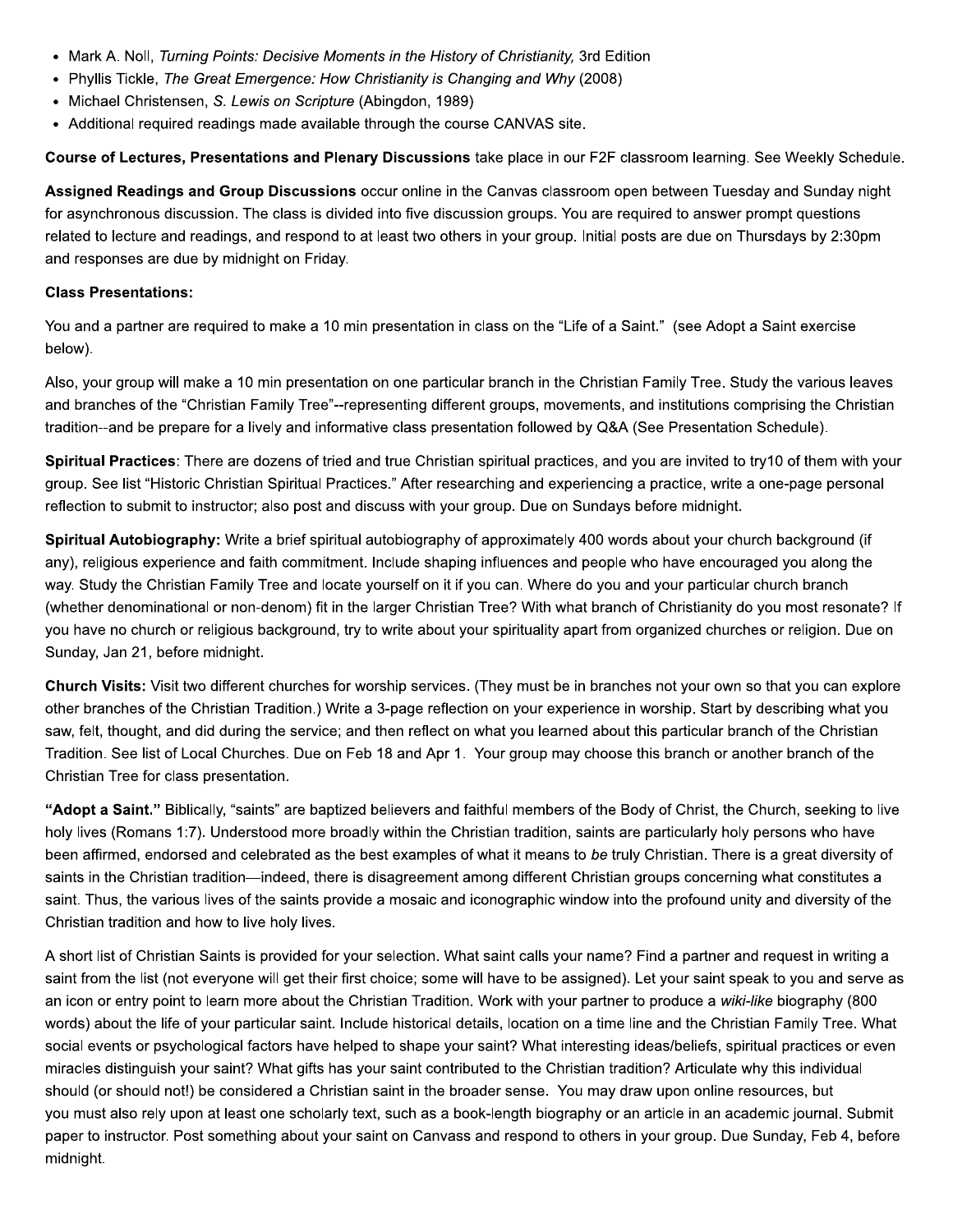Prepare a 12 min. presentation on the Life of your Saint for a F2F class discussion. Feel free to include additional items of interest such as pictures, drawings, quotes, etc. Be prepared to answer questions about your saint. (see Presentation Schedule).

Saint Letters: Write two spiritual letters from the perspective of your chosen saint. Each letter should be 300 words in length and will be graded for quality of writing, creative expression and critical engagement with the saint's particular location and perspective.

- 1. The first letter is to your home church (or the church you attend here as a student; or, if you do not attend a church, it can focus on PLNU chapel services). Imagine what your saint would like or not like about the worship service, spiritual practices, commitment to missions, social justice, art, etc. in your church. What encouragement/exhortation might your saint offer? Due on Sunday, April 15, before midnight.
- 2. The second letter is to your Millennial Generation (both Christians and non-Christians). What might your saint say today to your peers at the present time; what might they need to hear in order to live fruitful lives within the Christian Tradition? Address beliefs, practices, life issues, vocation, encouragement, commitments, etc. Due on Sunday, April 22, before midnight.

# **WEEKLY ASSIGNMENTS**

Week One: Jan 9-14 **Introduction to the Great Emergence** 

- Read: Tickle, Part 1
- Introduce yourself to your group: Where do you consider home? Why are you here? What are your interests at PLNU? What church(es) did you grew up in (if any) and what was your experience of church? Share a factoid about yourself that your classmates might find interesting. After posting your introduction, respond to others in your group midnight on Thursday.
- Access/Discuss Resources: Respond to prompt questions on Canvas on Thursday and comment on at least two other posts before midnight on Friday.

**Week Two: Jan 16-21** The Great Mystery (4 B.C.)

- Read: Noll, Intro and Ch. 1; Gospel of John Chapter 1 and other texts
- Attend Class on Tuesday and participate in discussion/presentations
- Access/Discuss Resources: Respond to prompt questions on Canvas on Thursday before 2:30pm and comment on at least two other posts before midnight on Friday.
- Practice: Journaling. Write a brief spiritual autobiography of approximately 400 words about your church background (if any), religious experience and faith commitment. Post on Canvass and Respond to others in your group. Due on Sunday before midnight.

**Week Three:** Jan 23-28 The Apostolic Era  $(1<sup>st</sup> Century)$ 

- Read: Noll, Ch. 1-2; Book of the Acts of the Apostles and Galatians 2 (First Christians)
- Attend Class on Tuesday and participate in discussion/presentations
- Access/Discuss Resources: Respond to prompt questions on Canvas on Thursday before 2:30pm and comment on at least two other posts before midnight on Friday.
- Practice: Works of Mercy. After researching and experiencing the practice, write a one-page personal reflection and turn in to Instructor. Post the experience on Canvas and Respond to others in your group. Due on Sunday before midnight.

Martyrs and Monks  $(3<sup>rd</sup>$  and  $4<sup>th</sup>$  Centuries) **Week Four:** Jan 30-Feb 4

- Read: Noll, Ch. 4; and Handout/Link on Martrydom of Perpetual
- Attend Class on Tuesday and participate in discussion/presentations
- Access/Discuss Resources: Respond to prompt questions on Canvas on Thursday before 2:30pm and comment on at least two other posts before midnight on Friday.
- Practice: "Adopt a Sai" Produce with your partner a wiki-like biography (800 words) about the Life of your particular saint. Submit paper to instructor. Post a shorter version and Respond to others in your group. Due: Sunday before midnight. Prepare for your class presentation (see Presentation Schedule).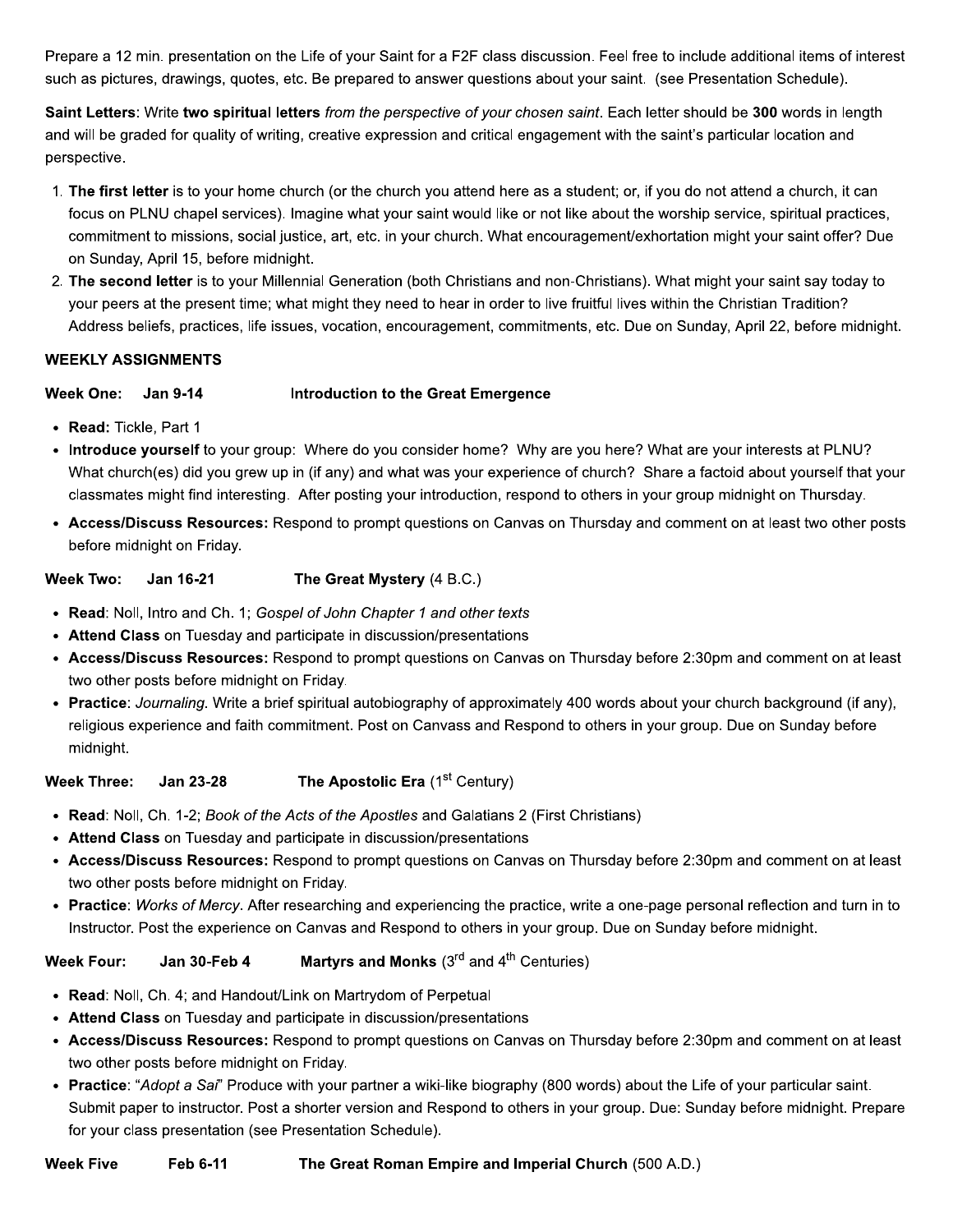- Read: Noll, Ch. 5 and Handout/Link
- Attend Class on Tuesday and participate in discussion/presentations
- Access/Discuss Resources: Respond to prompt questions on Canvas on Thursday before 2:30pm and comment on at least two other posts before midnight on Friday.
- Practice: Alms-giving. After researching and experiencing the practice, write a one-page personal reflection and turn in to Instructor. (Note: "alms'giving" does not necessarily mean giving someone money (See Acts 3). Post your experience and Respond to others in your group. Due on Sunday before midnight.

FRIENDLY NOTE: Be aware that Feb. 14 is both St. Valentines Day and Ash Wednesday--the first day of the season of Lent. Try to find a connecting thread between St. V. and Ash Wed.

#### **Week Six** Feb 13-18 The Great Year of Terror (1000 A.D.)

- Read: Noll, Ch. 6 and Handouts/Links
- Attend Class on Tuesday and participate in F2F discussions and presentations
- Access/Discuss Resources: Respond to prompt questions on Canvas on Thursday before 2:30pm and comment on at least two other posts before midnight on Friday.
- Practice: Prayer-and-Fasting and Sabbath-Keeping: During the season of Lent, fast and pray for a day. Rest on the Sabbath (Saturday or Sunday). This Sunday or next, attend a church service. Choose with your group a church to visit together this Sunday or next from the list of Local Churches. Be sure to research the Christian practice of prayer-and-fasting, and adapt it for your temperament and capacity (i.e. from what will you fast for a day). After experiencing the practice, write and submit a one-page reflection. Post and Respond to others in your group. And be sure to consult the List of selected Local Churches and attend one (ideally with your group) that is other than your own tradition or branch. (Post reflection on Sunday before midnight.)

#### **Week Seven** Feb 20-25 The Great Schism: Roman Catholicism and Eastern Orthodoxy

- Read: Noll ch. 9 & 13 (pp 287-29) plus Handout/Link
- Attend Class on Tuesday and participate in discussion/presentations
- Access/Discuss Resources: Respond to prompt questions on Canvas on Thursday before 2:30pm and comment on at least two other posts before midnight on Friday.
- Practice: (Continue from last week). Prayer-and-Fasting and Sabbath-Keeping: During the season of Lent, fast and pray for a day. Rest on the Sabbath (Saturday or Sunday). This Sunday or next, attend a church service. Choose with your group a church to visit together this Sunday or next from the list of Local Churches. Be sure to research the Christian practice of prayer-and-fasting, and adapt it for your temperament and capacity (i.e. from what will you fast for a day). After experiencing the practice, write and submit a one-page reflection. Post and Respond to others in your group. And be sure to consult the List of selected Local Churches and attend one (ideally with your group) that is other than your own tradition or branch. (Post reflection on Sunday before midnight.)

**Week Eight** Feb 27-Mar 1 **MID-TERM EXAM** 

**Mar 6-8** Spring Break NO CLASS (Read Christensen, C. S. Lewis on Scripture)

**Week Nine** Mar 13-18 The Great Reformation (1500 A.D.)

- Read: Noll, Ch. 7; Tickle Part 2
- Attend Class on Tuesday and participate in discussion/presentations
- Access/Discuss Resources: Respond to prompt questions on Canvas on Thursday before 2:30pm and comment on at least two other posts before midnight on Friday.
- Practice: Lectio Divina. After researching and experiencing the practice, write and submit a one-page personal reflection. Post a shorter version and Respond to others in your group. Due on Sunday before midnight.

The Anglican Branch (16<sup>th</sup> Century) **Week Ten** Mar 20-25

- Read: Noll, Ch. 8; Christensen, Ch. 1-2
- Attend Class on Tuesday and participate in discussion/presentations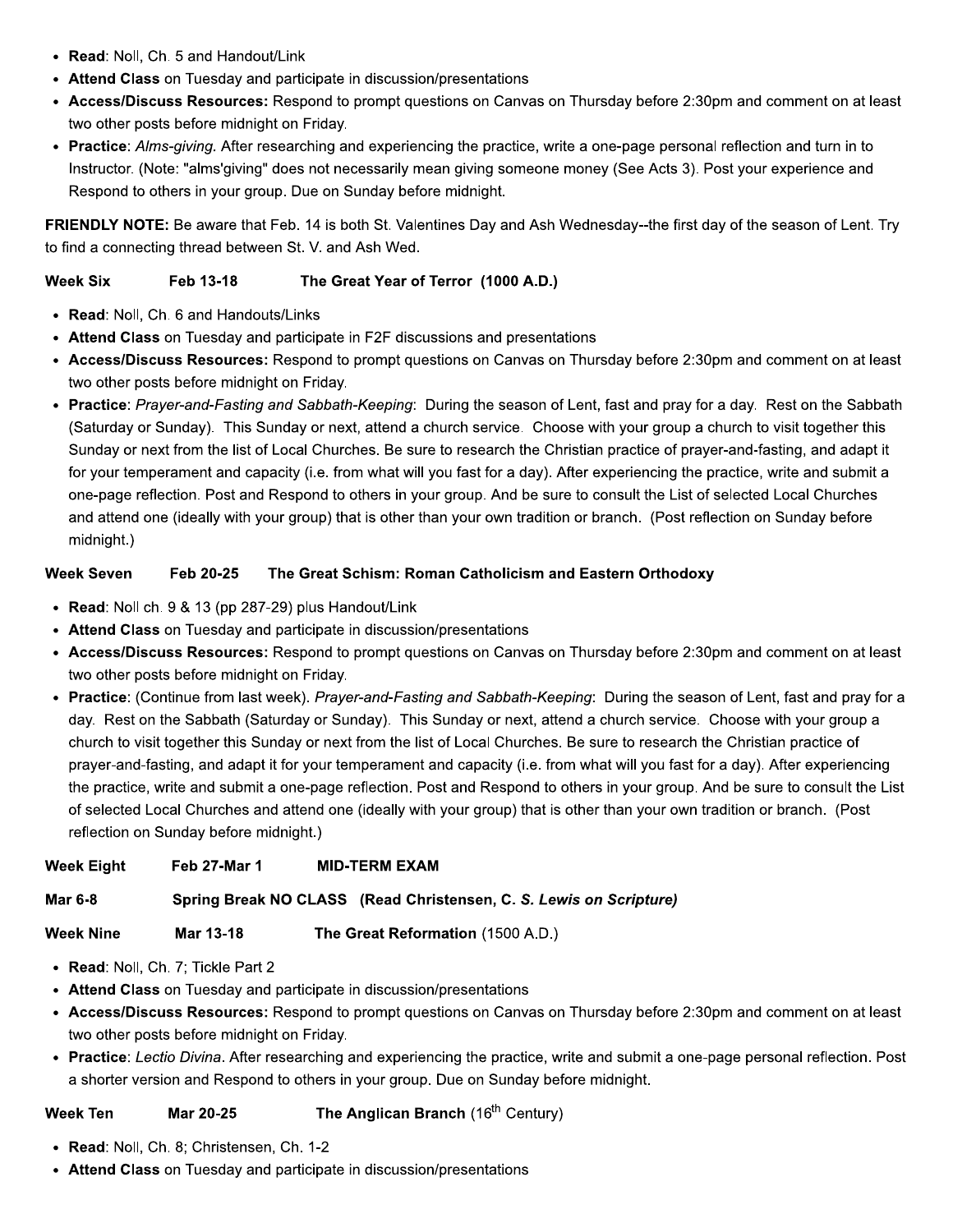- Access/Discuss Resources: Respond to prompt questions on Canvas on Thursday before 2:30pm and comment on at least two other posts before midnight on Friday.
- Practice: Visio Divina. After researching and experiencing the practice, write a one-page personal reflection and turn in to Instructor. Post and Respond to others in your group. Due on Sunday before midnight.

 $(18<sup>th</sup> Century)$ **Week Eleven Mar 27-Apr 1 The Wesleyan Revival** 

- Read: Noll, Ch. 10 and Christensen, Ch. 3-4
- Attend Class on Tuesday and participate in discussion/presentations
- Access/Discuss Resources: Respond to prompt questions on Canvas on Thursday before 2:30pm and comment on at least two other posts before midnight on Friday.
- Practice: Praise and Worship. Attend an Easter Sunday service on your own wherever you are. (If for some good reason you are not able to attend church this Sunday, there will be an opportunity to attend on another Sunday.) Write a 3-page Reflection on your experience in worship. Due on Tuesday before class.

#### Evangelicalism and Fundamentalism  $(20<sup>th</sup> Century)$ **Week Twelve** Apr 3-8

- Read: Noll, Ch. 12-13; Christensen, Ch. 5-6
- Attend Class on Tuesday and participate in discussion/presentations
- Access/Discuss Resources: Respond to prompt questions on Canvas on Thursday before 2:30pm and comment on at least two other posts before midnight on Friday.
- Practice: After researching and experiencing the practice, write and submit a one-page personal reflection. Post and Respond to others in your group. Due on Sunday before midnight.

#### **Week Thirteen** Pentecostal Movements (20<sup>th</sup> Century) Apr 10-15

- Read: Handout/link
- Attend Class on Tuesday and participate in discussion/presentations
- 1. Access/Discuss Resources: Respond to prompt questions on Canvas on Thursday before 2:30pm and comment on at least two other posts before midnight on Friday.
- 2. Practice: Letter-writing. Write the First Letter from your saint to your home church (or the church/chapel you attend here as a student) Due on Sunday before midnight.

#### The Present Crisis and Great Emergence (21<sup>st</sup> Century) **Week Fourteen** Apr 17-22

- Read: Noll, Afterword; Tickle, Part 3
- Attend Class on Tuesday and participate in discussion/presentations
- 3. Access/Discuss Resources: Respond to prompt questions on Canvas on Thursday before 2:30pm and comment on at least two other posts before midnight on Friday.
- 4. Practice: Letter-writing. Write the Second Letter to your Generation (to both Christians and non-Christians). Due on Sunday before midnight.

#### **Week Fifteen Review for Final Exam** Apr 24-26

- Review: All texts and handouts, especially the Christian Family Tree, Selected Saints, Historic Christian Spiritual Practices, and Eschatological Timeline.
- Attend Class on Tuesday and participate in final discussion/presentations
- Final Exam: Take home exam due Thursday, April 26, 4:30 PM

**CREDIT HOUR INFORMATION:** To provide sufficient time to accomplish the stated Learning Goals/Outcomes, this class meets the PLNU credit hour policy for a 3-unit class delivered over 14 weeks. It is anticipated that students will spend 37.5 participation hours per credit hour on their course work.

# **GRADING:**

• Fulfill all course requirements to pass the course with a grade of "C" (700-799 points)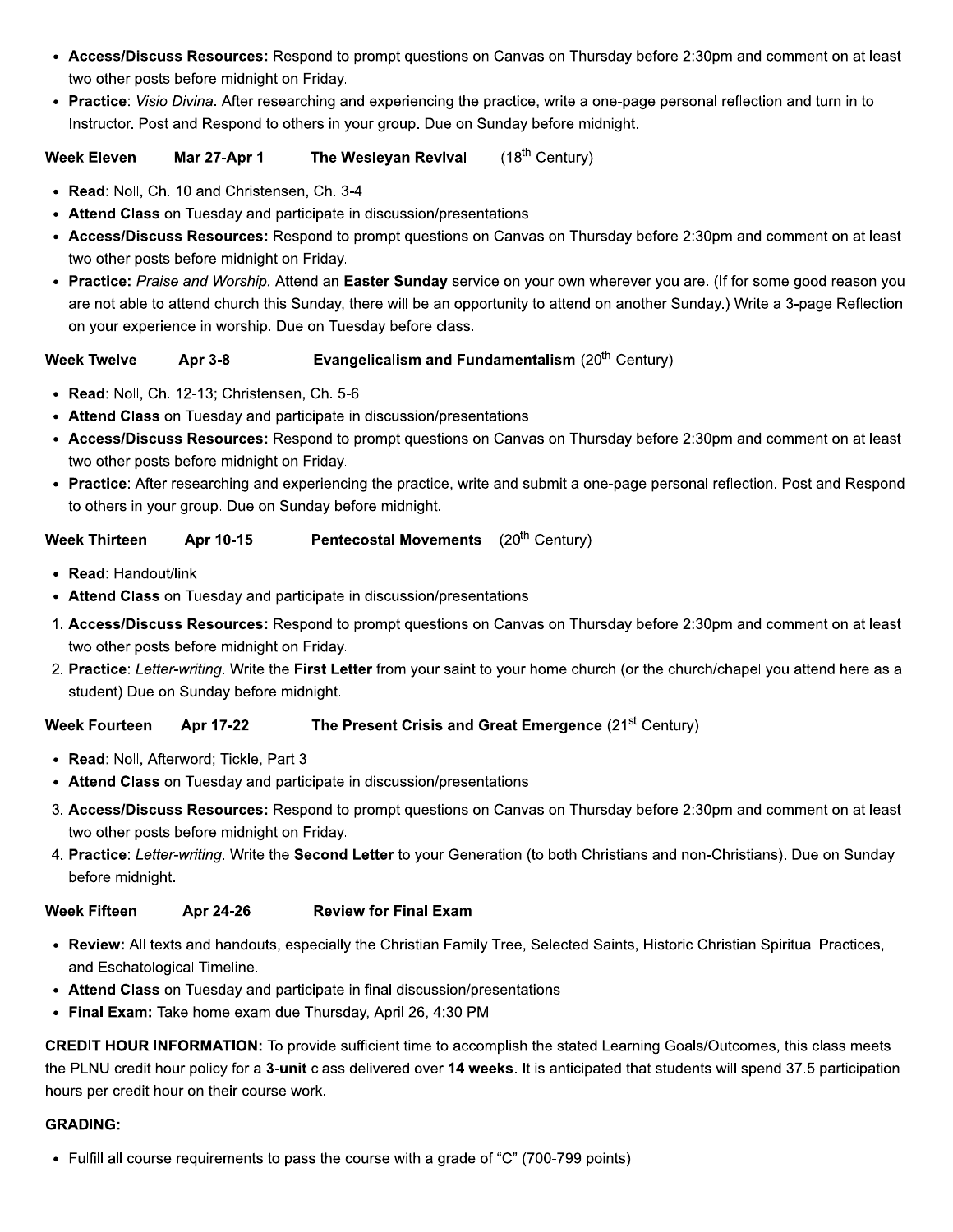- Also demonstrate critical thinking and practical engagement for a "B." (800-899 points)
- Do so in an exceptional and distinctive manner to merit an "A." (Over 900 points)
- "It's all about points to get a grade. It's all about learning to change your life."-Dr. C.

| Assignments                                               | Points | Hours |
|-----------------------------------------------------------|--------|-------|
| Weekly<br>Readings/Discussions<br>(15x20 points each)     | 300    | 40    |
| <b>Christian Practice</b><br>Reflections<br>$(7x20$ each) | 140    | 14    |
| Religious<br>Autobiography                                | 40     | 4     |
| Adopt a Saint wiki bio                                    | 40     | 4     |
| Saint Presentation<br>(partners)                          | 40     | 3     |
| <b>Branch Presentation</b><br>(group)                     | 40     | 3     |
| Saint Letters (2x50<br>each)                              | 100    | 6     |
| Church Visits (2x50<br>each)                              | 100    | 6     |
| Midterm Exam                                              | 100    | 10    |
| <b>Final Exam</b>                                         | 100    | 10    |
| Total                                                     | 1000   | 100   |

INTERACTION WITH PROFESSOR: You can call me Dr. C. or Professor Christensen

Contact: Mchriste@Pointloma.edu (mailto:Mchriste@Pointloma.edu) 619-886-7854

# I promise to make time to meet with you individually or as a group as needed.

- I will monitor and respond to most online group discussions
- You may email me anytime: mchriste@pointloma.edu or though CANVAS)
- You may meet with me on campus by prior arrangement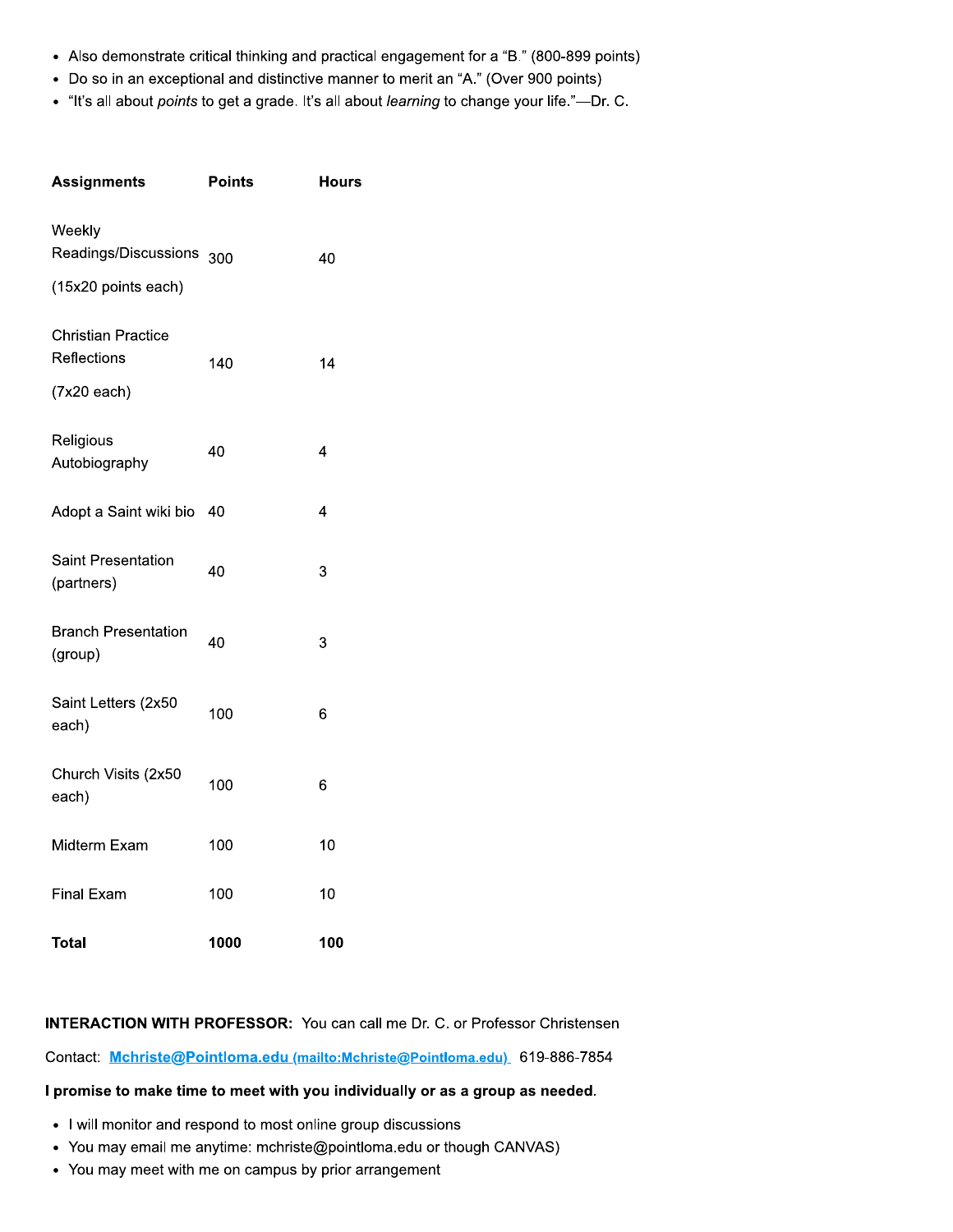• We can chat after class on Tuesdays at Liberty Station.

**Extra Credit Options:** Total of three available for semester (each worth 20 extra points):

- Participate in the "Revolution of the Heart" event on the counter-cultural spirituality of Henri Nouwen. Feb 9-10 at University of San Diego with Shane Claiborne, John Dear, et al https://www.sandiego.edu/ccs/events/henri-nouwen-conferencerevolution-of-the-heart.php (https://www.sandiego.edu/ccs/events/henri-nouwen-conference-revolution-of-the-heart.php)
- Attend Presentation by Roman Catholic Sister Sue Mosteller on the Legacy of Henri Nouwen on campus, Thursday, Feb 8, 6-9pm in Cunningham A.
- Attend Presentation by New Monasticism leader Shane Clairborne on "The Scandal of Grace." Friday, Feb. 9, 1-2pm in Colt Forum.
- Attend Wiley Lecture Series on Feb 14, 15, and 16 on campus at Crill Performance Hall https://www.pointloma.edu/events/wiley-lectures-2018 (https://www.pointloma.edu/events/wiley-lectures-2018)
- . (https://www.pointloma.edu/events/wiley-lectures-2018) Attend Writer's Symposium by the Sea: Feb 19-22 on campus. https://www.pointloma.edu/events/writers-symposium-sea (https://www.pointloma.edu/events/writerssymposium-sea)

Written Assignment: Write and submit a 3-page Reflection Paper summarizing content presented and articulate what you learned in relation to our course content on the Christian Tradition.

# **Read the Fine Print:**

### **ATTENDANCE POLICY**

PLNU maintains a tough stance concerning attendance: "any student whose number of absences in a class, for any reason, exceeds the equivalent of one and one half weeks of class may be de-enrolled from the class with a failing grade." This means two classes, four tardies, or any combination thereof. I also maintain a strict attendance policy for this class. If you arrive late you will be listed as tardy. More than fifteen minutes late for a class is counted as an absence. Two tardies count as an absence. Don't miss class!

### **INCOMPLETES AND LATE ASSIGNMENTS**

All assignments are to be submitted as indicated under each assignment in the modules. Late assignments, discussions, etc. generally are not accepted.

# **ACADEMIC HONESTY**

The PLNU catalog states, "Academic dishonesty is the act of presenting information, ideas, and/or concepts as one's own when in reality they are the results of another person's creativity and effort. Such acts include plagiarism, copying of class assignments, and copying or other fraudulent behavior on examinations." Instances of academic dishonesty will be reported to administrators and will result in a zero on the assignment and potential failure and/or de-enrollment from the course. The safest way to avoid plagiarism is ALWAYS to give credit to your sources, and if you have any questions about when you need to give a source credit, err on the side of doing so.

### **INCLUSIVE LANGUAGE**

The PLNU School of Theology and Christian Ministry is committed to gender equality and mutual respect. Recognizing that people have often used language in ways that imply the exclusion or inferiority of persons, the department urges students, faculty and staff to avoid sexist or derogatory language in private or public discourse, in classroom and online discussions, and in all their writings. Further, we urge you to use language positively, in ways that express respect and hospitality, that build up and encourage, and not tear down or discourage fruitful conversation.

### **SPECIAL NEEDS**

Students requesting academic accommodations must file documentation with the Disability Resource Center (DRC), located in the Bond Academic Center. Once the student files documentation, the Disability Resource Center will contact the student's instructors and provide written recommendations for reasonable and appropriate accommodations to meet the individual learning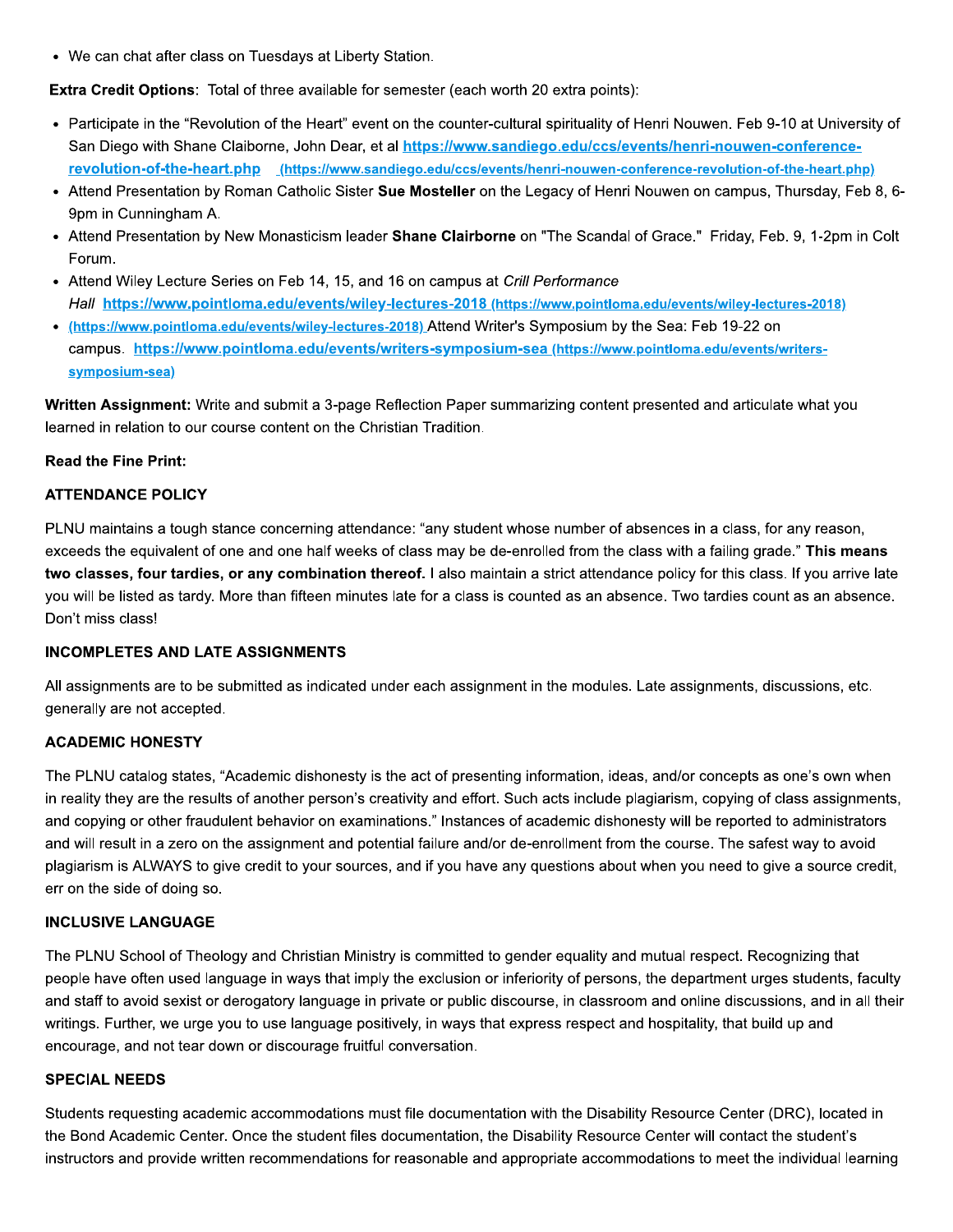needs of the student. This policy assists the University in its commitment to full compliance with Section 504 of the Rehabilitation Act of 1973, the Americans with Disabilities (ADA) Act of 1990, and ADA Amendments Act of 2008, all of which prohibit discrimination against students with disabilities and guarantees all qualified students equal access to and benefits of PLNU programs and activities.

# **USE OF TECHNOLOGY**

PLNU encourages the use of technology for learning, communication, and collaboration. In this course, we will rely on Canvass for accessing course materials, submitting assignments, and collaboration. You'll want to make sure you are comfortable with these tools, so take advantage of our computer Lab Techs to answer questions and help you with any technology issues. You may also call the Help Desk at x2222.

You are welcome to bring your laptop, iPad, and/or cell phone to class—but please make sure you use them appropriately and responsibly. If a tech tool becomes a distraction or disruption while class is in session, I will ask you to put it away or invite you no longer to bring it to class.

# **FERPA**

The university may disclose education records to college officials with legitimate educational interests. A college official is a person employed by the university; a member of the Board of Trustees; or an individual serving on a committee, such as disciplinary or grievance committees. PLNU also includes among college officials a student appointed to an official committee or assisting another official in performing tasks. A college official has a legitimate educational interest if the information aids the official in fulfilling professional functions. Essentially, this means that if a parent or family member calls me and asks about how you are doing in class, I am legally not allowed to discuss your work with them. The best ways to include your parents in the general progress of your academic life is to grant them access to the portal and to talk to them regularly. For a full presentation of the University's policy on FERPA consult the catalog: http://catalog.pointloma.edu/ (http://catalog.pointloma.edu/)

| <b>Date</b>      | <b>Details</b>                                                                                                                     |                   |
|------------------|------------------------------------------------------------------------------------------------------------------------------------|-------------------|
| Mon Apr 18, 2016 | <b>Week 13 Readings and Discussion</b><br>י ⊮י<br>(https://canvas.pointloma.edu/courses/37436/assignments/239381)                  | due by 9pm        |
| Fri Apr 22, 2016 | <b>Christian Practice Reflection: Sabbath</b><br>⊯<br>(https://canvas.pointloma.edu/courses/37436/assignments/239383)              | due by 4pm        |
| Mon Apr 25, 2016 | <b>Week 14 Readings and Discussion</b><br>l5»<br>(https://canvas.pointloma.edu/courses/37436/assignments/239382)                   | due by 9pm        |
| Mon May 2, 2016  | <b>Christian Practice Reflection: Church Visit #2</b><br>⊯<br>(https://canvas.pointloma.edu/courses/37436/assignments/239386)      | due by 4pm        |
| Thu May 5, 2016  | Final Exam (https://canvas.pointloma.edu/courses/37436/assignments/239393)<br>⊯                                                    | due by 5pm        |
| Sun Jan 14, 2018 | <b>Week 1 Readings and Discussion</b><br>診<br>(https://canvas.pointloma.edu/courses/37436/assignments/239370)                      | due by $11:59$ pm |
| Thu Jan 18, 2018 | <b>Week 2 Readings and Discussion on The Great Mystery</b><br>⊯<br>(https://canvas.pointloma.edu/courses/37436/assignments/260095) | due by 2:30pm     |
| Fri Jan 19, 2018 | <b>Christian Practice Reflection: Adopt a Saint</b><br>l₽≽<br>(https://canvas.pointloma.edu/courses/37436/assignments/239364)      | due by 4pm        |

# **Course Summary:**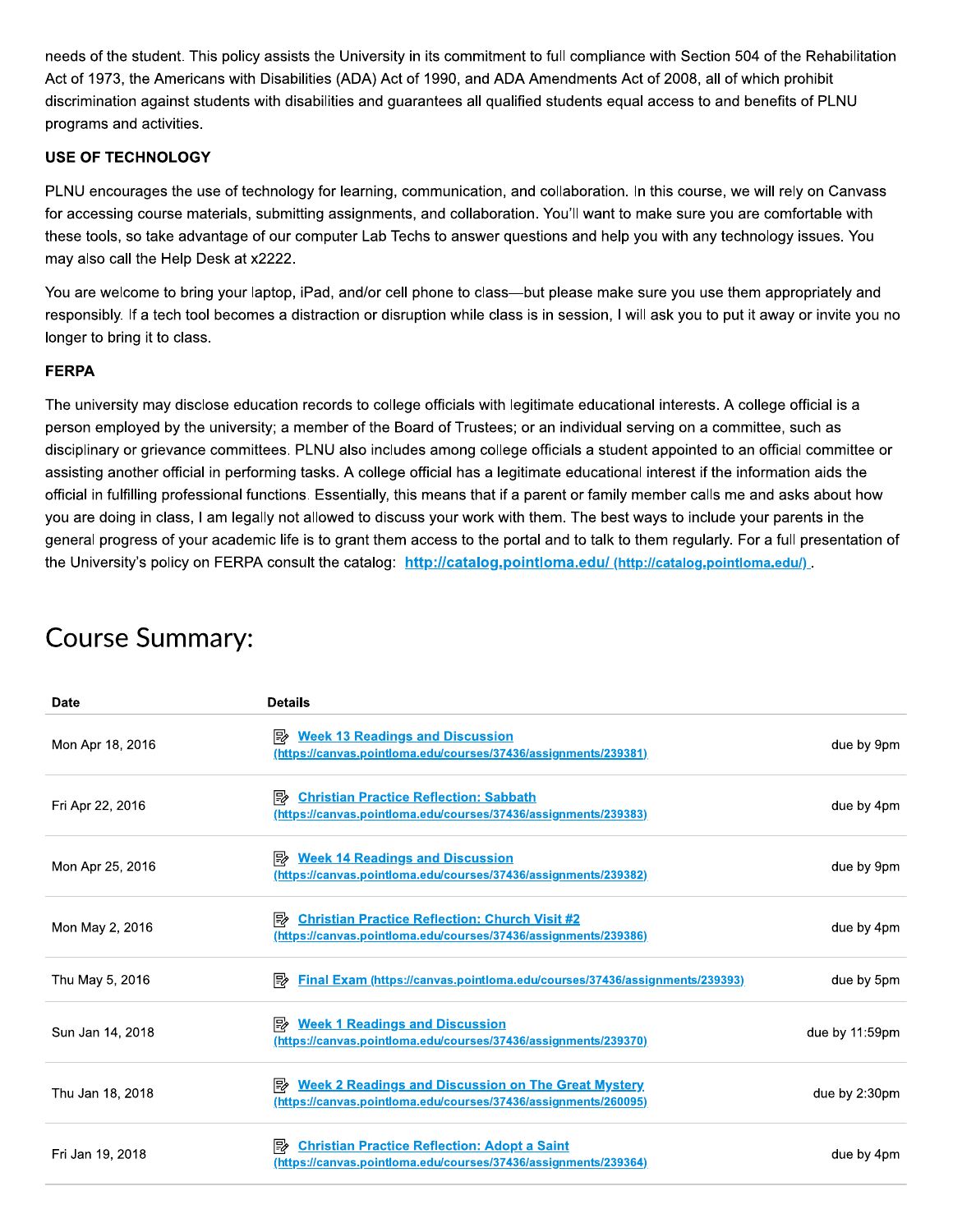| <b>Date</b>      | <b>Details</b>                                                                                                                                                          |                   |
|------------------|-------------------------------------------------------------------------------------------------------------------------------------------------------------------------|-------------------|
| Sun Jan 21, 2018 | <b>Week 2 Practice: Journaling</b><br>יש<br>(https://canvas.pointloma.edu/courses/37436/assignments/239385)                                                             | due by 11:59pm    |
| Fri Jan 26, 2018 | <b>E</b> Week 3 Reading and Discussion on Apostolic Era<br>(https://canvas.pointloma.edu/courses/37436/assignments/239363)                                              | due by 11:59pm    |
| Sun Jan 28, 2018 | <b>E Week 3 Practice: Works of Mercy</b><br>(https://canvas.pointloma.edu/courses/37436/assignments/239384)                                                             | due by 11:59pm    |
| Thu Feb 1, 2018  | <b>E</b> Week 4 Readings and Discussion<br>(https://canvas.pointloma.edu/courses/37436/assignments/239371)                                                              | due by 11:59pm    |
| Sun Feb 4, 2018  | 眕<br><b>Christian Practice Reflection: Adopt a Saint / Write a Wiki</b><br>(https://canvas.pointloma.edu/courses/37436/assignments/239387)                              | due by $11:59$ pm |
| Sun Feb 11, 2018 | Week 5 Readings and Discussion<br>(https://canvas.pointloma.edu/courses/37436/assignments/239372)                                                                       | due by 11:59pm    |
| Fri Feb 16, 2018 | <b>Christian Practice Reflection: Personal Creeds</b><br>⊯<br>(https://canvas.pointloma.edu/courses/37436/assignments/239367)                                           | due by 4pm        |
|                  | <b>B</b> Week 5 Readings and Discussion<br>(https://canvas.pointloma.edu/courses/37436/assignments/239373)                                                              | due by 9pm        |
| Tue Feb 20, 2018 | <b>Christian Practice Reflection: Fasting during Lent</b><br>(https://canvas.pointloma.edu/courses/37436/assignments/239366)                                            | due by 11:59pm    |
| Thu Feb 22, 2018 | <b>B</b> Week 6 Readings and Discussion<br>(https://canvas.pointloma.edu/courses/37436/assignments/239374)                                                              | due by 11:59pm    |
| Fri Feb 23, 2018 | <b>Christian Practice Reflection: Saint Letter to Church</b><br>(https://canvas.pointloma.edu/courses/37436/assignments/239388)                                         | due by 4pm        |
| Wed Feb 28, 2018 | <b>Extra Credit Options for February</b><br>⊯<br>(https://canvas.pointloma.edu/courses/37436/assignments/239362)                                                        | due by 11:59pm    |
| Fri Mar 2, 2018  | <b>Christian Practice Reflection: Praying the Rosary [or another form of repetitive</b><br>⊯<br>prayer] (https://canvas.pointloma.edu/courses/37436/assignments/239368) | due by 4pm        |
| Mon Mar 12, 2018 | <b>Week 7 Readings and Discussion</b><br>⊯<br>(https://canvas.pointloma.edu/courses/37436/assignments/239375)                                                           | due by 11:59pm    |
| Mon Mar 19, 2018 | <b>Christian Pratice Reflection: Church Visit #1</b><br> 5≽<br><u>(https://canvas.pointloma.edu/courses/37436/assignments/239392)</u>                                   | due by 11:59pm    |
| Mon Mar 26, 2018 | <b>Week 8 Readings and Discussion</b><br>⊯<br>(https://canvas.pointloma.edu/courses/37436/assignments/239376)                                                           | due by 9pm        |
| Fri Mar 30, 2018 | 診<br><b>Christian Practice Reflection: Saint Letter to Millennials</b><br>(https://canvas.pointloma.edu/courses/37436/assignments/239389)                               | due by 4pm        |
| Mon Apr 2, 2018  | <b>Week 9 Readings and Discussion</b><br>⊯<br>(https://canvas.pointloma.edu/courses/37436/assignments/239377)                                                           | due by 9pm        |